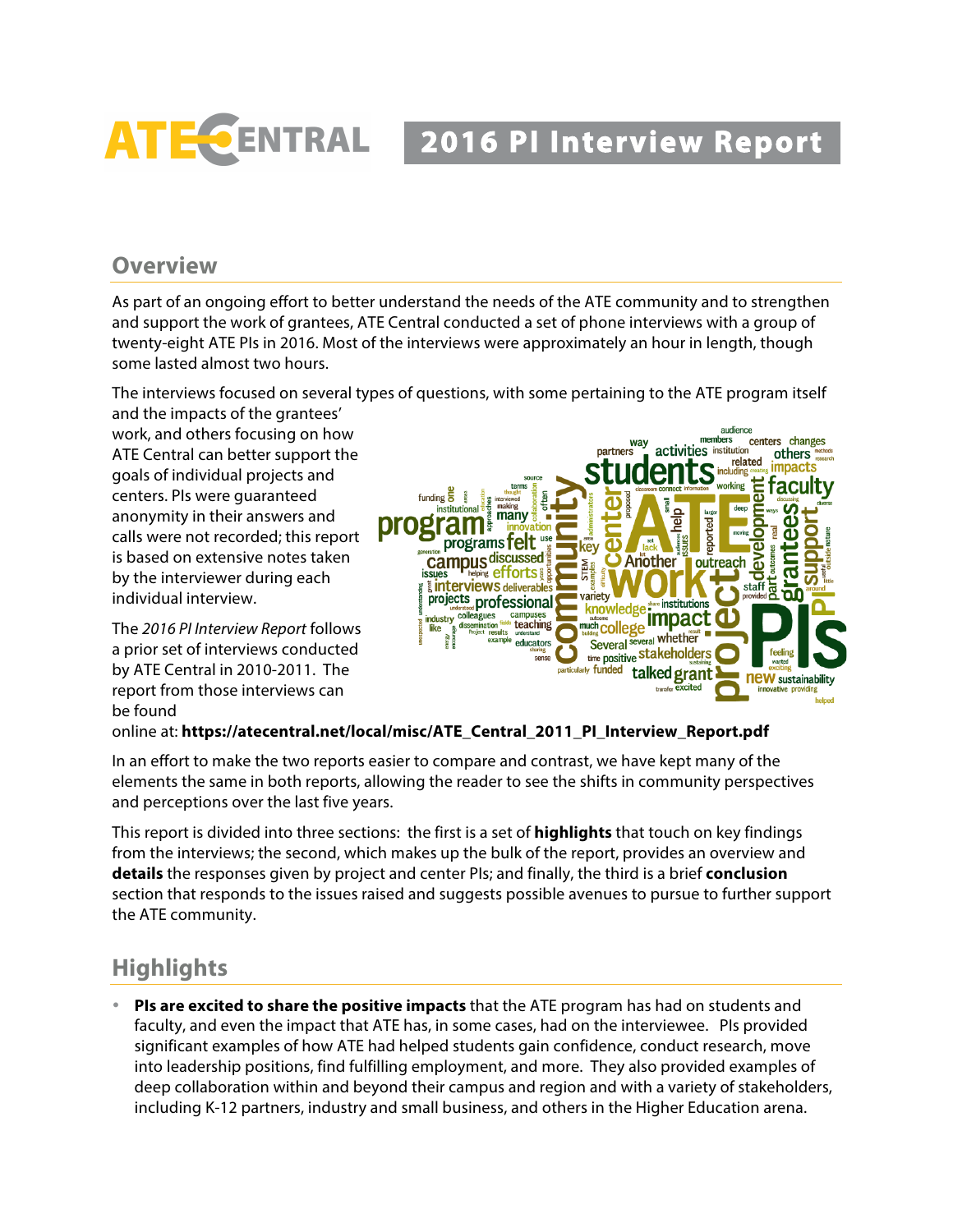Some PIs discussed the impact the program has had on their own lives, both professionally and personally. One PI in particular talked about the program as having infused her teaching with a new level of excitement and meaning and having helped her remember what she loves about working in Education.

- There is a real change in the way PIs talk about sustainability in contrast to the interviews conducted five years ago. More and more **PIs understand the nuances of sustainability** – a deeper understanding that not everything needs to be sustained and that there is no one "right" answer to how to go about sustaining project and center deliverables. Several PIs were comfortable admitting that they had needed to modify their approach to sustainability from when they wrote the proposal originally, but seemed confident about the options they were exploring.
- Many PIs enjoy **ATE as a community** and feel real pride and ownership in that sense of community. But many PIs also expressed **concern about a lack of inclusiveness** – that the centers were a sort of exclusive club to which projects were not always invited. Project PIs and some center PIs feel that there need to be more ways for the centers and projects to connect between PI meetings and that the centers should take a more active role in bringing projects into the ATE fold.
- While PIs all agreed that outreach is a critical component of their project or center work, most seemed to feel that **they do not need to have a formal outreach plan**. In fact, of all the PIs interviewed almost nobody had a formal outreach plan in place.
- There is quite a bit of concern about the **next generation of ATE leaders**; many commented that there do not seem to be new PIs who are coming back repeatedly and moving from project to center status. There is a fear about ATE "institutional knowledge" being lost as senior PIs retire.
- **Project PIs report a sense of frustration with feeling isolated**, sometimes discussing that they do not have a cohort on their campus who understand what it is like to have a grant-funded project. These PIs only meet with other ATE colleagues once a year at the PI conference and want more opportunities to talk about the day-to-day work with others who understand the successes and challenges of running an ATE project.
- If there was one constant during the interviews, it was a **deep frustration with a lack of support from administrators and institutions**.
- Most PIs are **very happy to get a chance to talk** to someone who is part of the community and to share frustrations and challenges as well as successes.

The interviews were useful in understanding both the strengths of the ATE community and the challenges it faces. The information gleaned from these types of interviews will help drive ATE Central forward and provide direction and feedback as the project continues to grow and mature.

# **The Details**

# *1. What do you think is most important to get across to educators about the ATE program? What are the program's strengths?*

As in the prior set of interviews five years ago, PIs answers to this question varied based on whether they were talking about engaging faculty who were thinking about writing an ATE proposal or discussing faculty who were looking to use the deliverables from an ATE project or center in the classroom or as a source of professional development. Some of those interviewed focused mostly on the strengths, philosophical underpinnings, or direction of the ATE program itself and why it would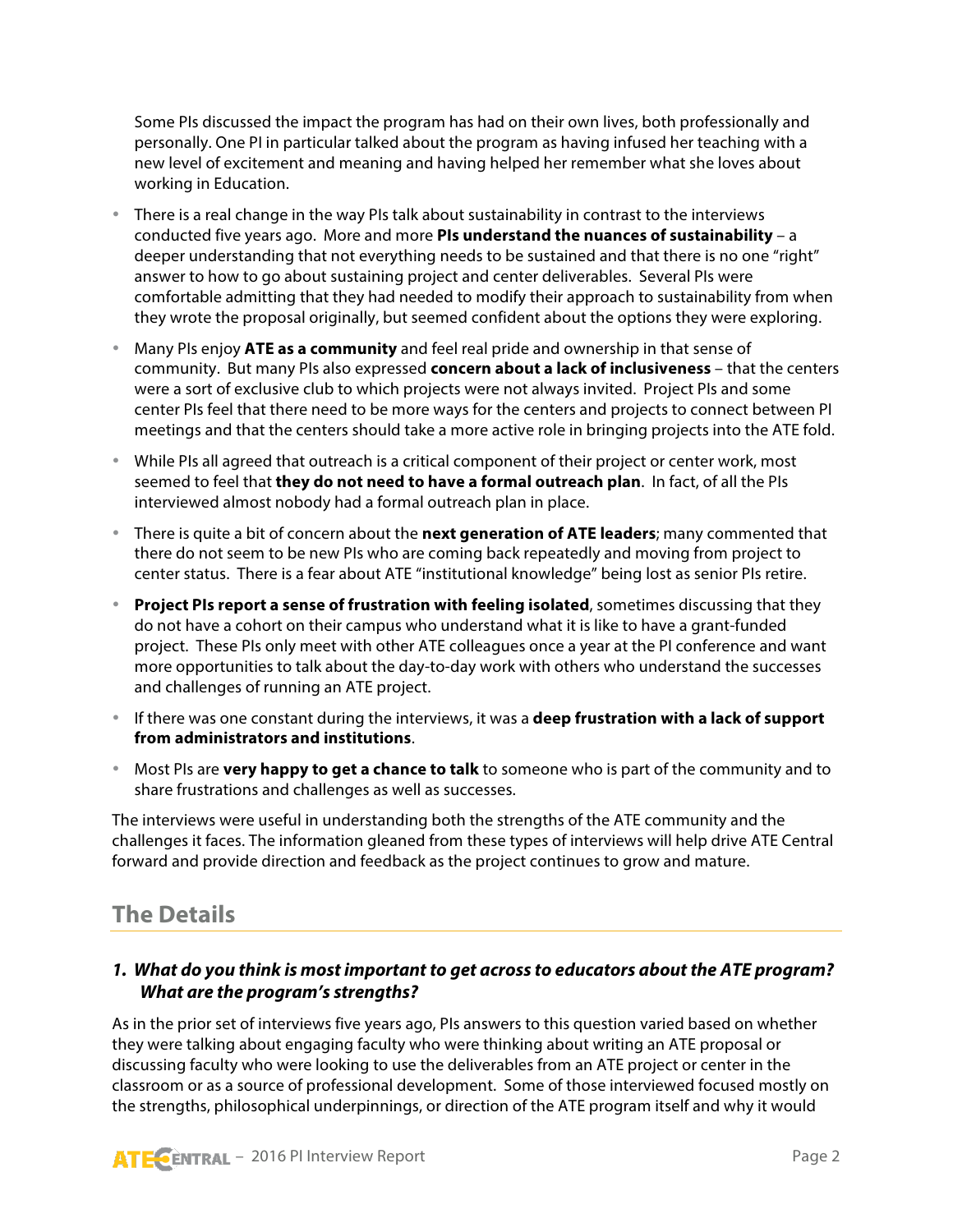appeal to educators. Others thought the best way to promote ATE to STEM educators was to concentrate on the appeal of the deliverables from the actual projects and centers.

# **ATE IS INNOVATION**

PIs talked about the innovative work being done in the program and that they were grateful to be part of a program that **encourages and supports innovation**, both in terms of pedagogical approaches and in terms of the cutting edge STEM topics that grantees focus on in their project and center work. They felt that the innovative nature of the program was a real strength and made the program attractive to community college educators who might want to apply for funding but also made grantee deliverables more unique and useful to others outside of ATE who might want to integrate them into classroom settings.

# **ATE IS KNOWLEDGE**

Grantees see the ATE community as repository for **knowledge at many levels**, not only because there are long-term efforts by projects and centers to collect, catalog, preserve, and showcase the collective knowledge of the community, but also because the PIs and staff themselves are a real source of knowledge for each other and for others outside the program. Projects like EvaluATE, ATE Central, Mentor-Connect, and MentorLinks were mentioned in referring to both the collective knowledge of the community and the knowledge transfer that goes on between grantees. The National ATE PI Conference was also mentioned as a source for gaining a deeper understanding of the work being done by other grantees and an opportunity for information sharing and collaboration.

#### **ATE IS TRANSFORMATIVE**

Another dimension that was stressed over and over was the **transformative nature of ATE**; whether discussing the impacts that their programs had on students or the potential they felt the program had to fundamentally change the nature of educational programs, grantees were excited about the deep impacts of the ATE program. Several PIs discussed how ATE funding had helped them transform their institutions coursework and programs in innovative and exciting ways. Another PI talked about the transformative nature of the program on her own work and that being part of ATE had brought a new sense of excitement and innovation back to her after many years of teaching. From a personal level to an institutional level, grantees discussed the ability of the ATE program to support change and improve programs and, most importantly, how these changes led to **better outcomes and opportunities for students**.

# **ATE IS COMMUNITY**

This theme of community came up over and over during interviews, with PIs agreeing that **building and maintaining a community must continue to be a high priority for the program**. There was agreement that this feeling of community makes ATE unique as a federally-funded program, and that the amount of support and collaboration makes the program very attractive to educators at community colleges not only because it provides formal and informal mentoring and support to new grantees, but also because there is a sense that grantees are very interested in sharing results and knowledge with others outside of the community.

ATE CENTRAL - 2016 PI Interview Report **Page 3** Page 3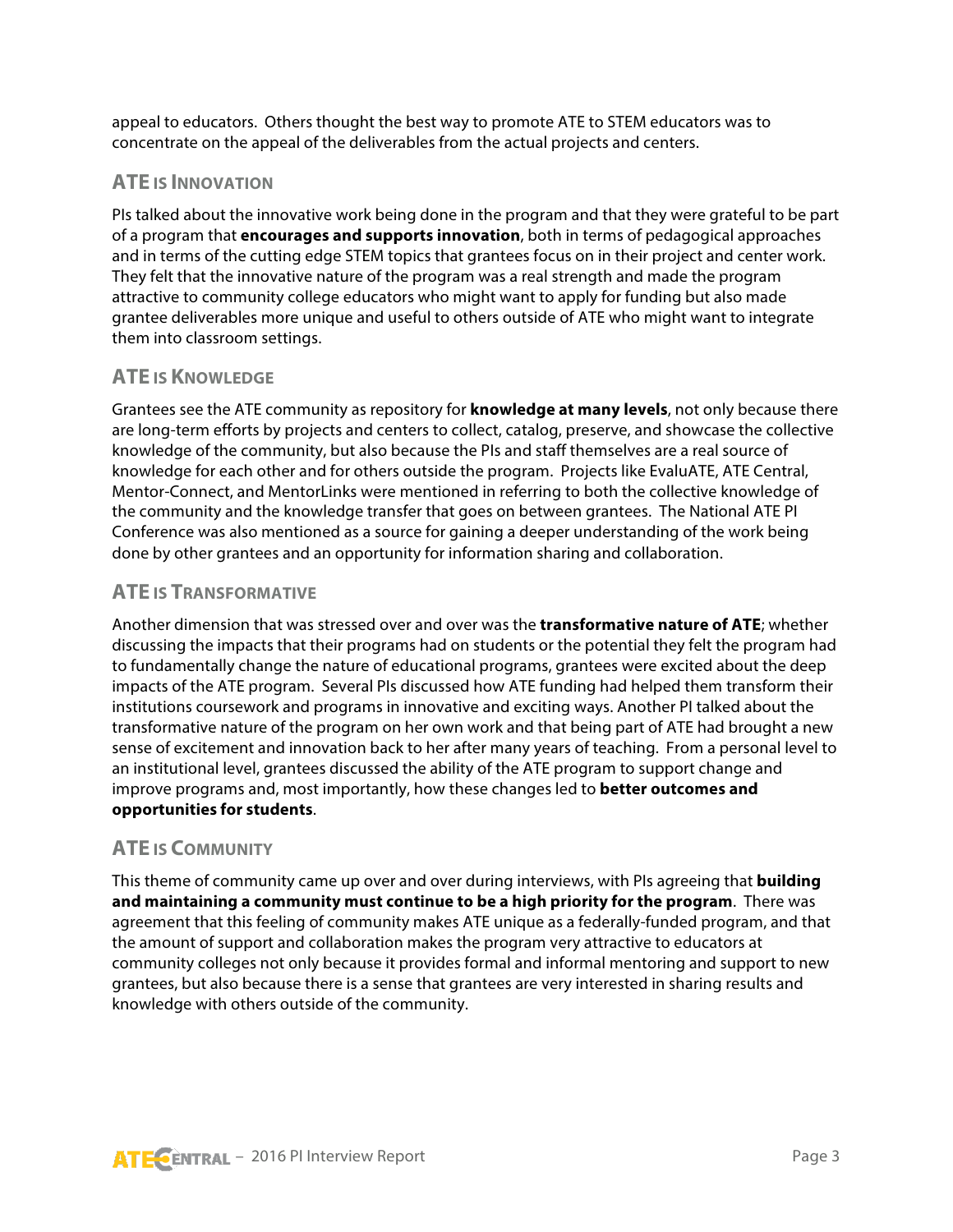# *2. What areas of your own project or center do you feel are strongest, or are having the most impact?*

#### **DELIVERABLES AND ACTIVITIES**

In considering the strengths and impacts of their project or center work, most discussions with PIs naturally gravitated towards deliverables and activities. These key components are at the core of transforming programs, providing exciting opportunities for professional development, and ultimately enriching educational environments for students and supporting their successful transition into the workforce.

- **Curriculum and other education resources** (e.g. kits) were mentioned often in the interviews, and while PIs acknowledged that development of this sort is time-consuming and expensive, they also thought it was "totally worth it" to put their energy into this important area.
- **Student recruitment, student competitions, internship programs, and other activities** were mentioned over and over as having high impact and valuable outcomes. Several PIs were especially pleased with the fact that they were receiving institutional or industry support to sustain at least portions of these activities, in part because it represents recognition by key stakeholders of the perceived impact and value of this work.
- **Outreach and dissemination efforts, including websites,** were mentioned often as a strength throughout the interviews. Whether it was presenting about their work at conferences, providing information to key audiences through webinars or making deliverables accessible online via their website, grantees agreed that their outreach efforts added value, connected them with their stakeholders, and helped broaden the impact of their ATE funded work.
- **Professional development including summer institutes** PIs were excited about the opportunities ATE funding gave them to help support colleagues on their own campuses and across the country through a variety of approaches to professional development, including summer institutes, which seemed especially exciting in terms of outcomes. Some PIs also mentioned that they felt they had grown professionally and personally by having an ATE project or center; in effect, that the ATE program itself can serve as a sort of professional development opportunity for PIs.

#### **INNOVATIVE APPROACHES**

PIs were excited about innovation – whether it was related to the work of their own project or center or to the changes they saw in students as a result of their grant-funded efforts. Several PIs mentioned that part of that **innovation came about as a result of changes in their approach to the proposed work**. For example, one PI moved from a four-year institution to a community college because they felt that was where they could have the most impact. Another PI mentioned that they ended up expanding the focus of their center work to include other fields as they saw the economy shifting, which resulted in growing the scope of their work and increasing their impact on a larger pool of stakeholders and students.

Another PI talked about the fact that their project excelled at **mentoring** and providing good customer service. They pride themselves on supporting both community members and others outside of ATE, and are building an expanding network of colleagues within ATE and beyond.

Lastly, PIs brought up the value of **innovative pedagogical approaches**. Whether cross-disciplinary teaching with colleagues from across campus or from other institutions, or unique approaches to

ATE CENTRAL - 2016 PI Interview Report **Page 4** Page 4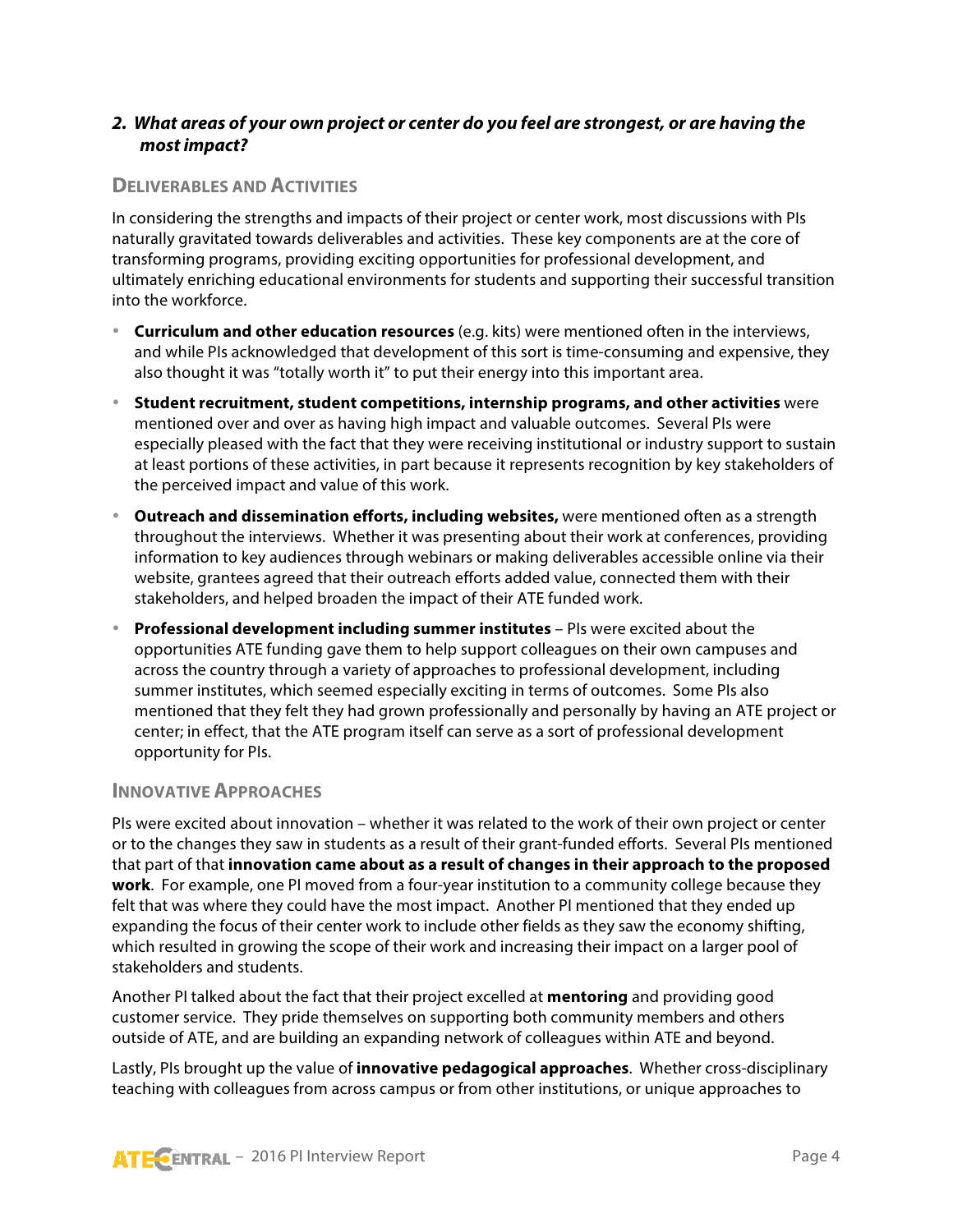blended online/classroom learning, ATE grantees are excited about integrating innovation into the classroom, both in terms of the content and their teaching methods.

#### **AUDIENCE IMPACTS**

It is not surprising that PIs talked about their **positive impact on a variety of audiences** throughout the interviews, whether they were discussing impacts on industry partners or students, or sharing stories that highlighted the strength of their work in making a difference with other stakeholders.

As might be expected, **students were mentioned most often** as having benefitted directly from grantee work. Some examples provided by grantees include:

- Helping increase students' soft skills,
- Increasing the numbers of students who find employment,
- Recruiting growing numbers of women into their programs,
- Helping first-generation students gain confidence,
- Supporting students who wanted to transfer to four-year programs, and
- Creating programs that encourage students do undergraduate research.

Other audience-related impacts discussed included professional development and the positive impact it has on **STEM educators**, both on their own campus and at other institutions. One PI mentioned that the cross-campus collaboration that was part of their work was proving especially meaningful for faculty, providing higher levels of support and innovation for those involved.

Several other audiences were mentioned in relation to positive impacts:

- **High school counselors** helping them learn more about diverse fields of study for students and also getting their help in recruiting female students into STEM fields;
- **Industry partners** working on curriculum development, getting help in sustaining program elements, and sharing or obtaining equipment; and
- **Professional associations** helping to connect with to new audiences, supporting dissemination activities through association conferences, webinars, and newsletters.

#### **UNEXPECTED OUTCOMES**

Interestingly, one of the areas that was brought up by PIs several times in discussions around the impact of their work were unexpected outcomes – things that were not part of the planned work of the grant but that **organically emerged as a high-impact or positive outcome** of their ATE grant. One example was a situation where part of the work of the project was a series of summer camps that helped encourage girls to consider pursuing STEM careers. The PI and staff had planned to use female college students to help with the camps but the college students wanted to be more involved. By the end of the project the **college students were taking a leadership role in the ATE project** and the deep impact on the college students themselves was seen as an unexpected outcome of the project.

Another example is a project that was going to use off-the-shelf games to help support learning of a specific subject. When the PIs and students realized that the existing commercial games did not meet the needs of their project, they decided to **start their own company** and are currently pursuing that path. This was not a deliverable in the grant, but an unexpected (and exciting) outcome.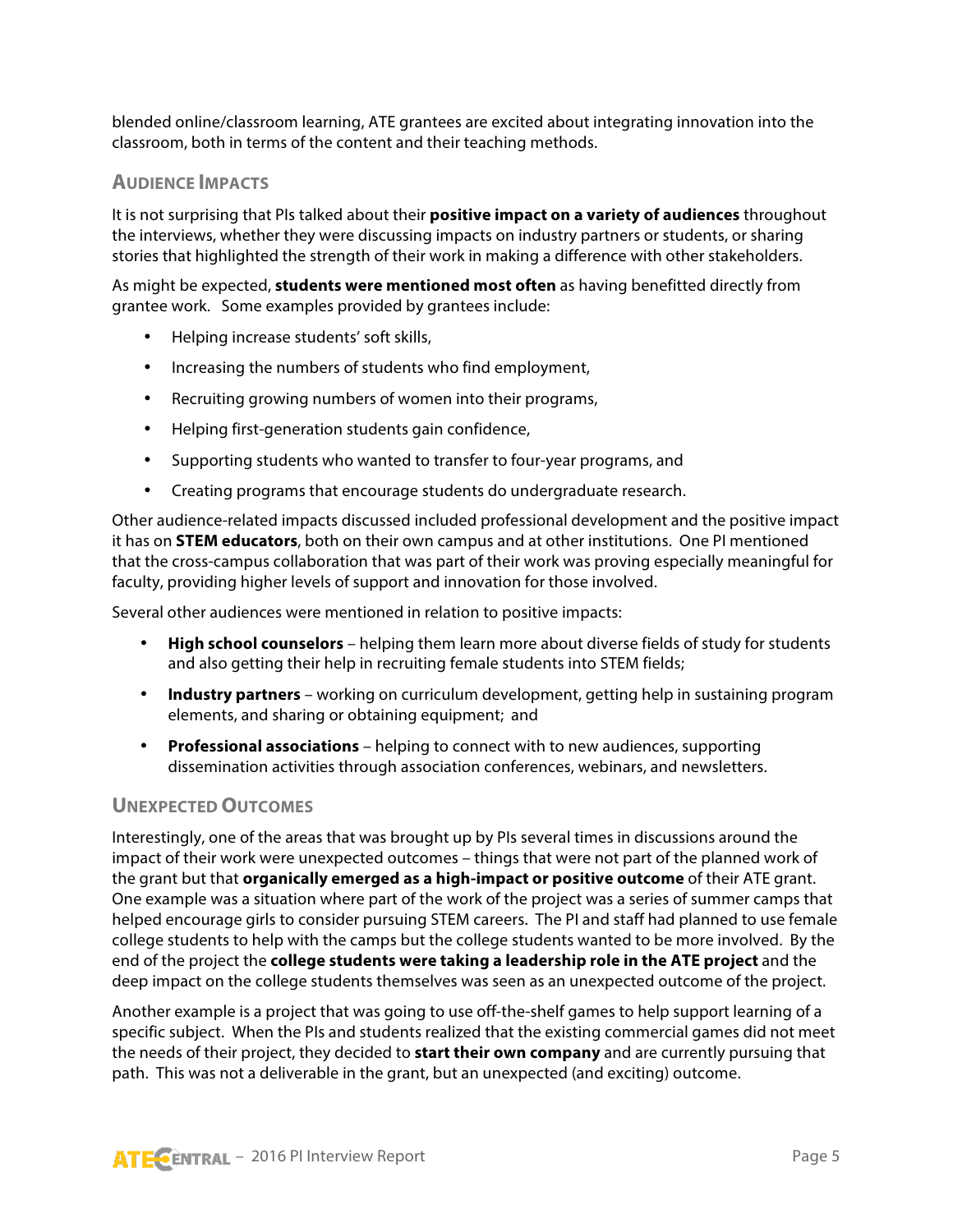# *3. What challenges are you and your project facing?*

ATE grantees face a host of challenges, balancing responsibilities at their home institution with those of their center or project work, learning about a host of new policies and procedures related to grants management, fiscal responsibilities, and reporting requirements, and of course dealing with a variety of more specific challenges encountered in carrying out the work outlined in their proposal. Interview participants were eager to talk about challenges and also seemed interested in working with others in the community to find solutions, instances of best practices, and resources that would help them juggle and manage their responsibilities.

#### **INSTITUTION-BASED ISSUES**

Far and away the biggest set of issues mentioned by grantees as a challenge were related to **problems on their own campus** (or on a collaborator's campus): unsupportive mid-level administrators, little campus support in areas like financial management, tensions around issues like sexism of a department chair, and much more. Several PIs talked about **ongoing administrative changes on their campus** as a source of stress; that is, the set of administrators in place when the grant was funded understood and supported their work but **as administrative changes happened they had to "sell" the work all over again to the new hires**. For some grantees this was an ongoing issue, happening several times during the life of their grant and stealing precious energy away from the actual work of the project or center.

PIs also complained that many mid-level managers fundamentally do not understand that when faculty receive a grant they cannot teach as many classes and that these same **administrators feel resentful that they have to do more work to support the grantees**. Some even went so far as to put up roadblocks and make things more difficult for the grantees on campus. One PI mentioned that their college was not happy about anything that was considered "out of the ordinary" (in this case it was getting credits to transfer between institutions) and they made this process very challenging and frustrating, creating a great deal of extra work for the PI.

# **STAFFING AND FACULTY ISSUES**

PIs struggled with issues around **finding and retaining staff** and they talked a lot about the toll this took on the work of their projects and centers. One PI spoke about the issues of moving from a national center to a support center and that the accompanying budget decrease had meant moving from a larger team to a very small team of the PI and one or two staff members. They often found themselves in a tricky position in working with others who still thought of them as a national center with more capacity and staff, and they found themselves stretched as they tried to help and support community members without sufficient personnel.

Another PI mentioned that because they were small and staff all wore several hats, that when someone left it could be very difficult to find a replacement and get them up to speed, and that these kinds of **staffing issues had a negative impact on their ability to deliver on the promises of their proposal.** 

One PI said that he felt that **community college faculty are overwhelmed** with what he called "initiative fatigue," which occurs when there are too many programmatic changes, expectations, and commitments on campuses. He reported that they are having a **hard time getting faculty to attend professional development activities** as a result.

Another challenge often cited by those interviewed related to the well-known problem of having **too many adjuncts and not enough faculty** on community college campuses. For PIs this can mean

**ATE CENTRAL** - 2016 PI Interview Report **Page 6** Page 6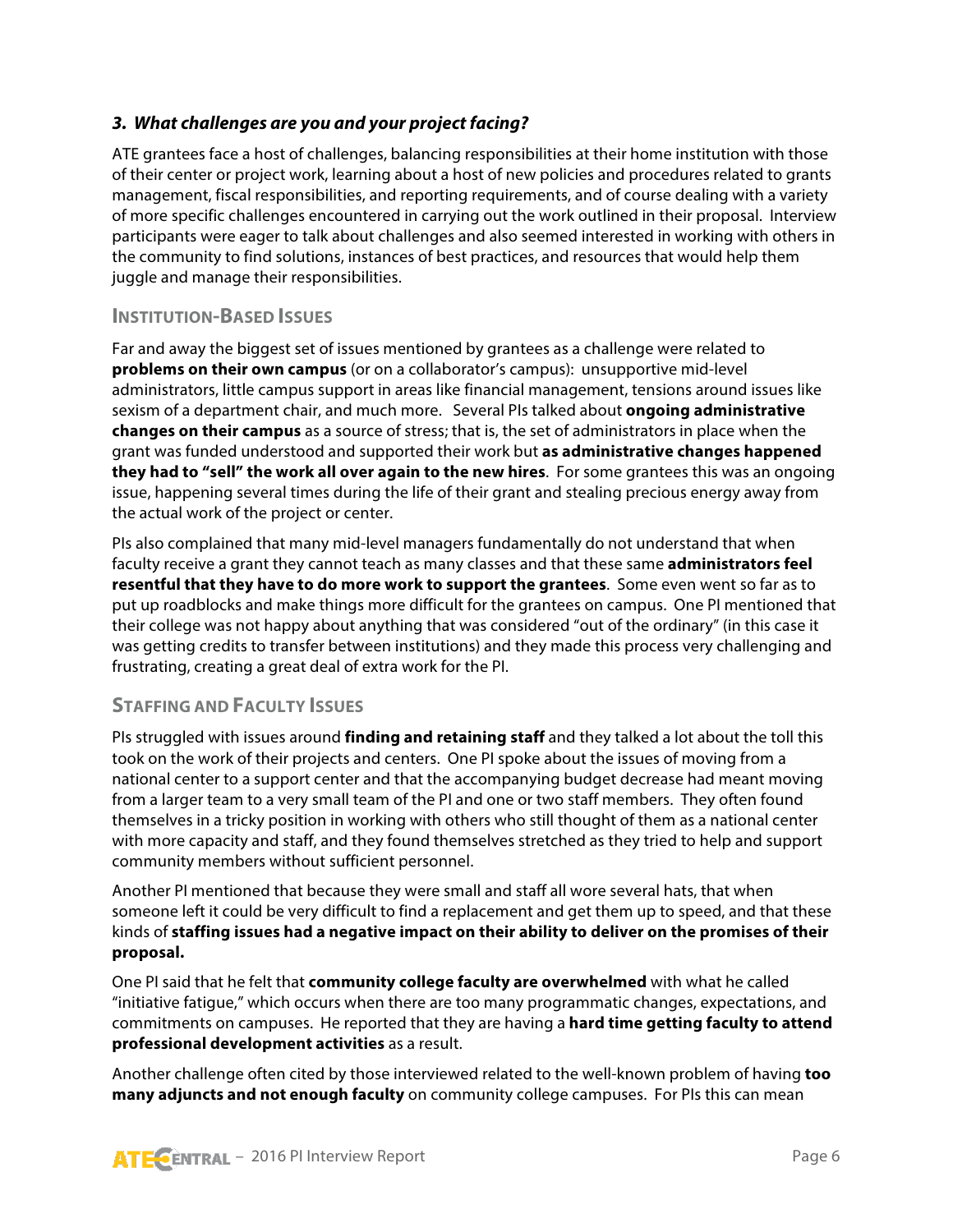having different faculty teaching courses each semester, difficulty with continuity at other campuses during collaborative efforts, and difficulty assessing the impact of their professional development efforts because those who participate in the activities may no longer be around the next semester.

# **SCALING AND SUSTAINING ISSUES**

Some faculty directly addressed **concerns about sustainability**, providing examples of **little or no institutional or industry support**, or difficulty getting impact data to help them better understand which project or center components to sustain. Others touched on issues that related to sustainability without directly making the correlation; they talked, for example, about the various ways they felt a lack of buy-in from their institution or peers. Another way that the issue of sustainability arose was in relation to **sustaining the ATE community** as a whole. **Project PIs reported feeling isolated** and several said they would not reapply for another grant because it was too much work and they felt unsupported by either their institution or the ATE community. Center PIs felt concerned that there is a lack of **new leaders emerging in the ATE community** and that there was a huge need to mentor and encourage leadership in a new generation of ATE PIs. Two experienced project PIs noted that while ATE is a true community, they felt it is getting **harder to recruit new, diverse faculty** and that they are stretched thin on campuses and do not have the time or energy to commit to grantfunded projects. Other PIs felt concerned that the retirement of current senior members of the ATE community will lead to **a loss of knowledge and ATE organizational memory**.

Issues of scale were also raised by PIs. Examples shared included concerns about whether to reapply for funding and transition from a small project to a larger one, feeling pushed by their campus or project partners to go for center funding before they were ready, and wanting to grow a program but not having enough physical space on their campus to make that growth feasible.

# **METHOD OR COMPONENT ISSUES**

Several PIs discussed concerns in this area, particularly as it related to **implementing new teaching methods**. One PI discussed a lack of support at their institution to their proposed methodological shift. Another discussed the difficulty of integrating a research component into classrooms, a stumbling block for both faculty and the institution. Some struggled with developing key components, finding that what they had proposed was more complex or time-intensive then they had realized. Another PI mentioned that the costs of developing a proposed technology was much higher than anticipated and, while not insurmountable, caused problems as they figured out how to proceed.

# *4. What avenues do you use for outreach (presentations, booths, email, newsletters, etc.)?*

PIs agreed that **outreach is a key component of their ATE project and center work** and while almost none of those interviewed had a formal outreach plan, they reported **feeling confident about their efforts in this area**. Most PIs reported that their outreach efforts yielded positive impacts and resulted in connecting with, and building up, a diverse network of key stakeholders and audience members. There was **very little mention of direct physical mailings** as an outreach mechanism in the interviews; most grantees have turned to digital communication as their primary dissemination pathway with a lot of their efforts focused on **the web and email.** Centers continue to rely on websites as a way to share results, activities, and materials, and email are a way to connect with partners and colleagues.

Most PIs mentioned **conferences (including booths), workshops, and meetings** as a venue to present and share out project results. **Open houses**, particularly in working with K-12 audience, were also mentioned as a great way to connect with stakeholders. PIs seemed very aware of marketing to

**ATE CENTRAL** - 2016 PI Interview Report **Page 7** Page 7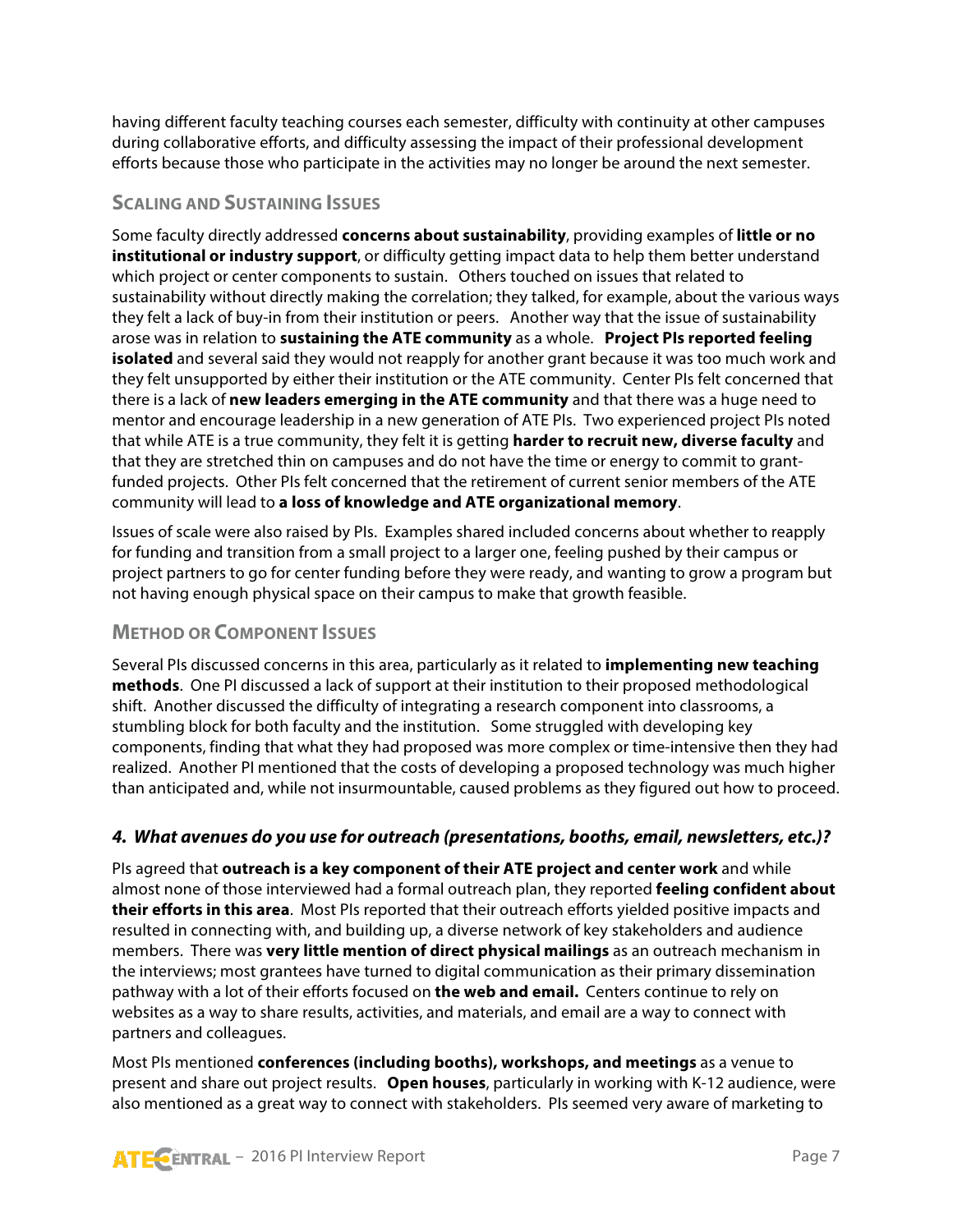their target audience (for everyone from faculty to home schoolers) and talked about use of **social media, webinars, videos, newsletters, project/center websites, and blog posts** as useful pathways. Other less-mentioned methods used to get the word out included grant-writing workshops, scholarly writing, and reports.

Several PIs mentioned the usefulness of **collaborating with key stakeholders for outreach and dissemination activities**. Whether it was professional associations, industry partners, or their own institutions, PIs reported that working with others was a key part of creating successful outreach pathways, resources, and activities.

#### *5. What are you interested in learning about other projects and centers?*

PIs had a lot to say about what they could learn from others in the community. Several PIs mentioned that they felt the centers should be taking a more active role in various ways; one mentioned that they felt the centers needed to work on recruiting new community members and do more to bring new grantees into the fold. Several others felt centers needed to help mentor project PIs and groom them to become leaders in the community. There was concern that there was not enough communication between center and project PIs and, in some cases, those grantees with projects reported that they felt isolated – that the centers were at the core of the community and the projects on the outskirts.

That said, there was also a lot of positive discussion about what grantees felt they could learn from more contact with other ATE community members. Overall, grantees were excited about many of the existing pathways and eager to connect and collaborate more deeply with colleagues.

#### **PRAISE FOR EXISTING PATHWAYS**

Many PIs mentioned that while there was more to learn from each other, they wanted to make sure to note their positive feelings about the PI conference, HI-TEC, the *ATE Centers Impact* book, ATE Central, EvaluATE, Mentor-Connect, MentorLinks and various other projects and centers or activities that provide venues for learning more about what others are doing in the community and connecting. Several PIs also mentioned that they felt, as a whole, the ATE community did a very good job of sharing strategies and information and was more of a true community in this way than other NSF programs. One PI noted that she was very happy with the communication pathways in ATE, both to share information out and to get information from others in the grantee community.

#### **LEARNING AND MENTORING**

Many PIs discussed the need to learn more from their ATE peers, and this interest seemed to fall into several areas:

- **Learning from others in the same field** PIs wanted to find ways to connect with other ATE PIs in the same field (nano, bio, etc.) to share insights about industry needs, discuss technology changes, or better understand national trends.
- **Learning how to deal with specific challenges** bureaucratic and administrative challenges, staffing and personnel issues, fiscal management, and sustainability challenges.
- **Connect with others in same geographic region** some PIs felt it would be of real benefit to bring together projects and centers from all disciplines who live and work in the same region. They felt that they could learn a lot from other PIs, but given travel and budget restrictions, it would be easier to connect if it was done locally rather than nationally.

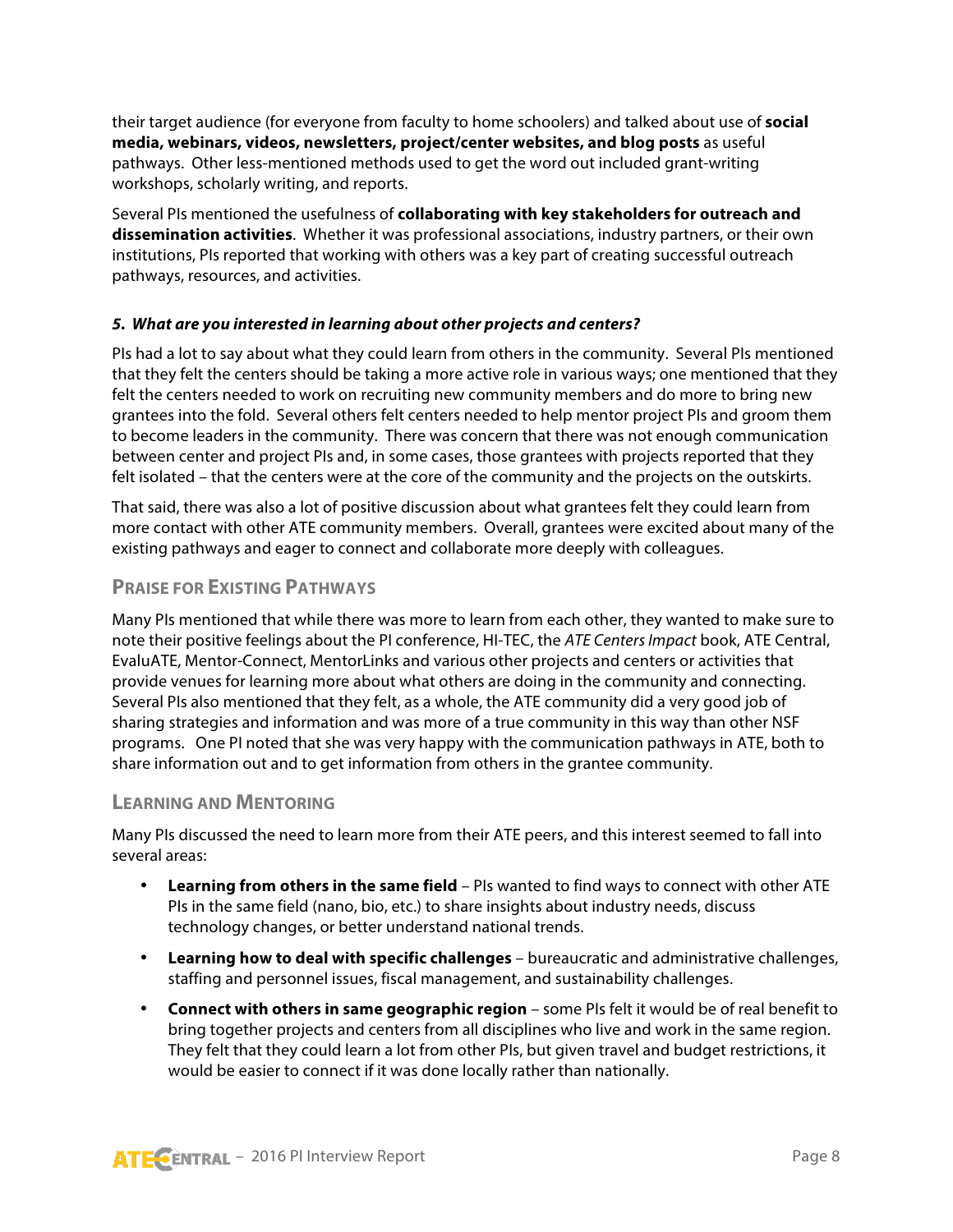• **Learning from others working on the same type of deliverables** – not surprisingly, several PIs wanted more contact with others who were working on the same types of deliverables. Whether curriculum or professional development materials, competitions, or kits, they felt their work could be strengthened by access to others' expertise, mentoring, and experience.

# **ACTIVE COLLABORATION**

PIs were very interested in more active collaboration with others in the ATE community, and this issue came up often during discussions. One PI noted that they felt that it was important to communicate and collaborate with others in the community to **ensure that project or center work filled gaps rather than reinventing the wheel**, particularly in terms of deliverables like curriculum.

Project PIs in particular seemed to **crave more face-to-face interaction with colleagues**, mentioning that they only saw others from the community once at year at the PI conference, and that their institution would not support much travel, so they did not attend events like the American Association of Community Colleges annual convention or the HI-TEC conference. They liked the idea of multi-day workshops or regional gatherings to help them connect with, learn from, and interact more regularly with other PIs from the community.

# *6. How satisfied are you with your sustainability plan?*

Sustainability is a topic brought up often by PIs, both within these interviews and during discussions at meetings and conferences. As noted in the highlights section at the beginning of this report, there seems to have been **a shift in the way sustainability is being talked about in the ATE communit**y. PIs seem more secure about the National Science Foundation's definition of sustainability, more conscious of the relationship between evaluation and sustainability, and **surer of their sense of what they should sustain**. That is not to say that they are always confident about their ability to actually sustain deliverables, but even that seems less pressing to them. They seem to accept that they may not be able to sustain everything, but also seem more confident that there are tools available to help them make decisions and prioritize which activities and deliverables they should concentrate on sustaining. Several PIs mentioned the ATE Central sustainability webinars as a helpful source of information in this context.

# **SATISFIED WITH SUSTAINABILITY**

Some PIs reported that they were **quite happy with their sustainability plan** and where they were in general with the topic. Many who fell into this camp cited strong institutional support. Others talked about the fact that they had limited set of deliverables and therefore sustaining them was not terribly difficulty (e.g. a course that had been absorbed by their institution and was going to be continued).

A few PIs mentioned that the sustainability plan they had included in their proposal was boiler plate or simplistic, and that they had had to work out what they were really going to do as the project evolved, but it also seemed they were comfortable with the more detailed plan they then created. Some PIs talked about **monetization**: one had a system in place and found it was at least contributing to sustaining the work; several others mentioned that this was something they were pursuing. Another PI mentioned that they had begun a non-profit that they hoped would eventually continue the work of the project when NSF funding ended.

Several PIs admitted that they assumed they would be going **back to NSF to apply for further funding** to expand or continue the work being done. Some discussed pursuing other federal or philanthropic funding to supplement their NSF ATE funds.

ATE CENTRAL - 2016 PI Interview Report **Page 9** Page 9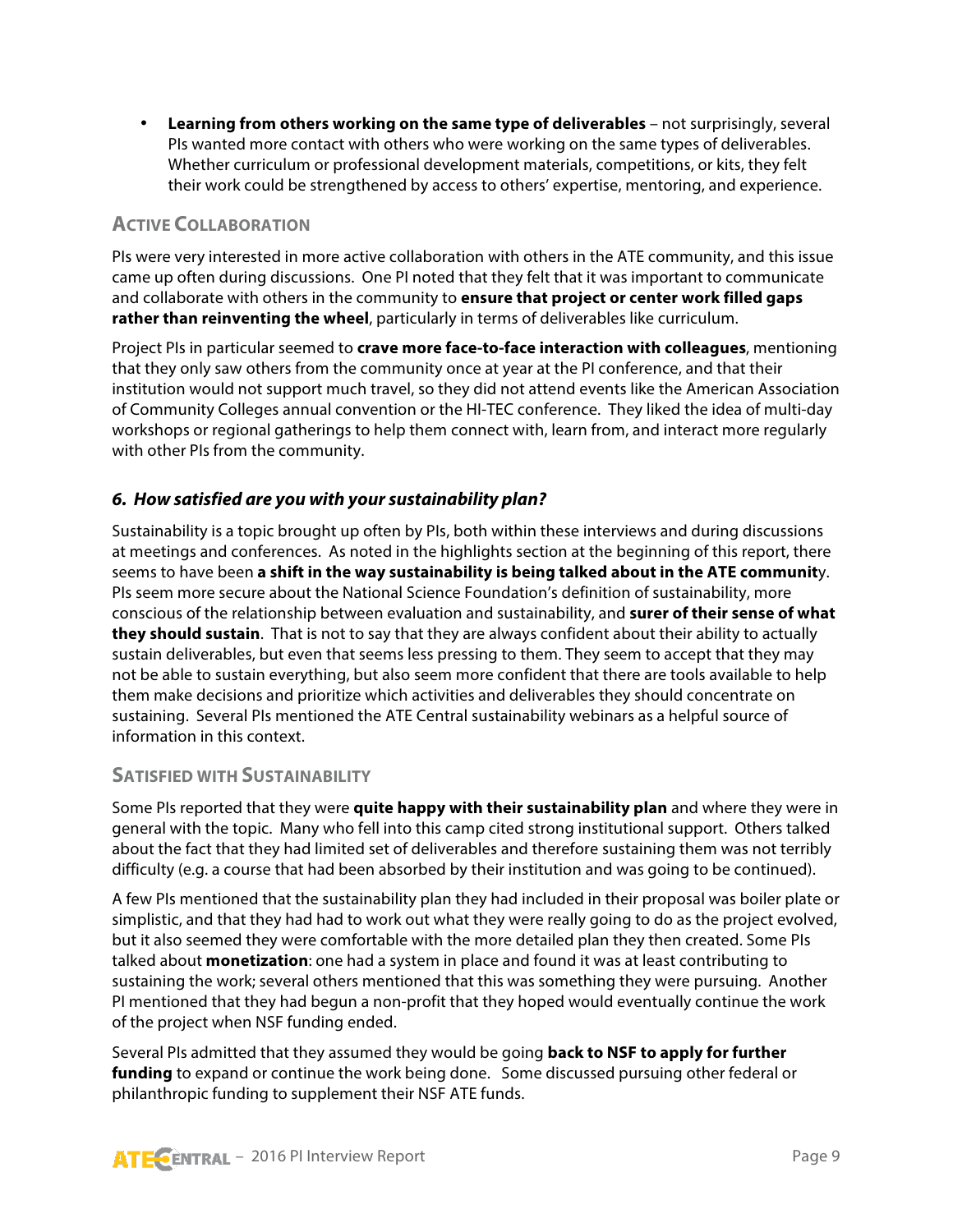#### **STRUGGLING WITH SUSTAINABILITY**

While some PIs felt comfortable with where they were on their pathway to sustainability, others were struggling. Some of the issues mentioned were clearly linked to **a lack of institutional support combined with staffing changes** – support from the institution when the grant was written but then, because of administrative or staffing changes, a lack of support under the new administration. This not only left the PI feeling isolated and nervous about sustaining their work but in some cases made them feel strongly that they did not want to pursue another grant or try to scale the work of their current project or center.

There were also some PIs who were still unsure about which deliverables and/or activities were appropriate choices to sustain and confused about how to go about using evaluation or other metrics and data to make the sometimes difficult decisions around which components to sustain.

# *7. Given what you know at this point about ATE Central is there anything specific that we can do to help support your project or center?*

Discussion around how ATE Central could provide more support to projects and centers ranged from suggestions related to very specific services (e.g. "I still need more help understanding sustainability" or "I wish you could provide me with a template to do posters") to generalized needs ("Is there any way you could help foster more collaboration between projects and centers?" or "I wish ATE Central could help figure out a way to help me spend more time with other PIs in-between each annual conference"). While the ideas ranged from small and relatively easy-to-fill requests to large and sometimes very difficult and complex ideas, they all fell into one of the following buckets.

#### **SUPPORTING DISSEMINATION AND OUTREACH**

There was a lot of discussion about the various ways that ATE Central already supports the projects and centers in the areas of outreach and dissemination, but several PIs indicated that they could use more help with this component of their work. One seasoned PI suggested that ATE Central might **support ongoing workshops or webinars focused on outreach planning and strategies**. A new PI wondered about ATE Central providing help to new grantees and their outreach efforts at their initial PI conference by creating templates for posters or one page flyers that PIs could use for initial outreach efforts. Several PIs discussed the need for the projects to get more of the ATE programmatic spotlight and felt that maybe **ATE Central should work on specific strategies to support promoting the projects** and the work they do to the larger education community.

The concept of branding also arose during discussions along with the idea that the ATE community could use more help in learning how to tell its individual and collective stories. ATE Central was encouraged to think about ways to **help the community integrate marketing practices related to branding and messaging** into their outreach efforts.

PIs also felt that ATE Central should consider **spearheading efforts that help promote ATE as a community to key stakeholders,** including professional associations and educational institutions that are not currently involved with the ATE program.

#### **ESTABLISHING COLLABORATION AND COMMUNICATION PATHWAYS**

PIs expressed deep interest in ATE Central creating new pathways and services to facilitate collaboration and communication opportunities. Several PIs specifically suggested that NSF or ATE Central might help facilitate multi-day workshops that could bring PIs together between annual PI conferences. **Project PIs in particular expressed a real desire to connect more often with peers** 

**ATE CENTRAL** - 2016 PI Interview Report **Page 10** Page 10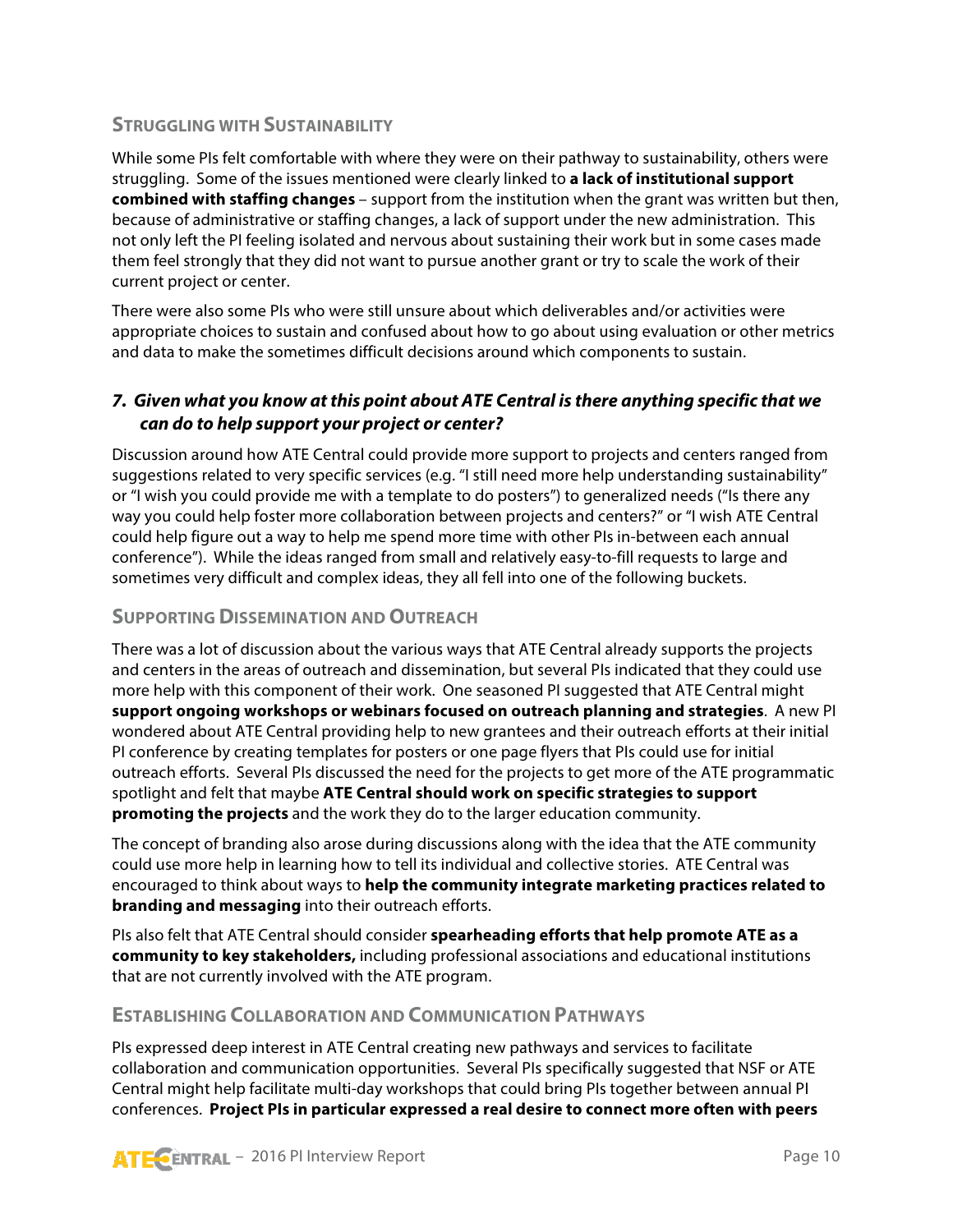**and experts from the ATE community on a regular basis** to help them with everything from project management and fiscal issues to institutional challenges and sustainability strategies, as well as a host of other topics.

PIs reported that it was **helpful to have one-on-one discussions with someone about the work they were doing**, particularly someone who knew the community but was not part of their own project or center and was outside their institution. Several hoped it could be done more often and one PI mentioned that they wished they had had a discussion with someone from ATE Central earlier in their project. Another PI suggested that it would be ideal to have it be a requirement to connect with ATE Central just like you have to have an evaluator.

Another suggestion from a grantee was to have **ATE Central host monthly online meetings** where ATE project and center staff and PIs could discuss a variety of issues and connect and meet others from the community.

# **CREATING SPECIFIC TOOLS, SERVICES, OR RESOURCES**

Many of the PIs interviewed are already familiar with the tools and services that ATE Central provides for the ATE community; for those that were less familiar, the interviews provided an opportunity to discuss the topic. Not surprisingly, PIs were happy to share their thoughts on the efficacy of the current suite of services and tools, as well as their ideas about new and innovative mechanisms and resources ATE Central might develop.

Several PIs expressed **interest in learning more about the archiving service**; they understood that it was a requirement but felt they would like more information about what was specifically involved or pointers about how to make sure they were prepared to archive when the time came. They were pleased that ATE Central was offering ongoing communication about archiving including emails and yearly webinars as well as in-person contact at the PI conference, but some still felt they needed more guidance or information.

Multiple PIs mentioned that **the sustainability webinars were a valuable addition to the ATE community**, providing useful information as they explored sustainability options for their project/ or center deliverables. They expressed interest in ATE Central continuing to provide information and support in this critical programmatic area.

Other services and tools discussed included the **PI conference app,** the **events calendar,** the **ATE Activity Reports,** and the **monthly** *ATE Central Connection* **newsletter.** 

Several PIs expressed **a need for a pool of resources that could be used to support creation of outreach materials, posters, and presentations,** including templates for flyers and posters, logos, PowerPoint slides and a database or collection of freely available STEM photographs.

One PI raised a very innovative idea for a tool: **a collection or database of "unexpected outcomes"** that PIs and others educators could have access to when writing proposals or scaling projects or centers. They felt that by collecting unexpected outcomes and impacts and sharing them, other PIs and educators might be able to consider these approaches or strategies and integrate them into proposals or existing project or center work.

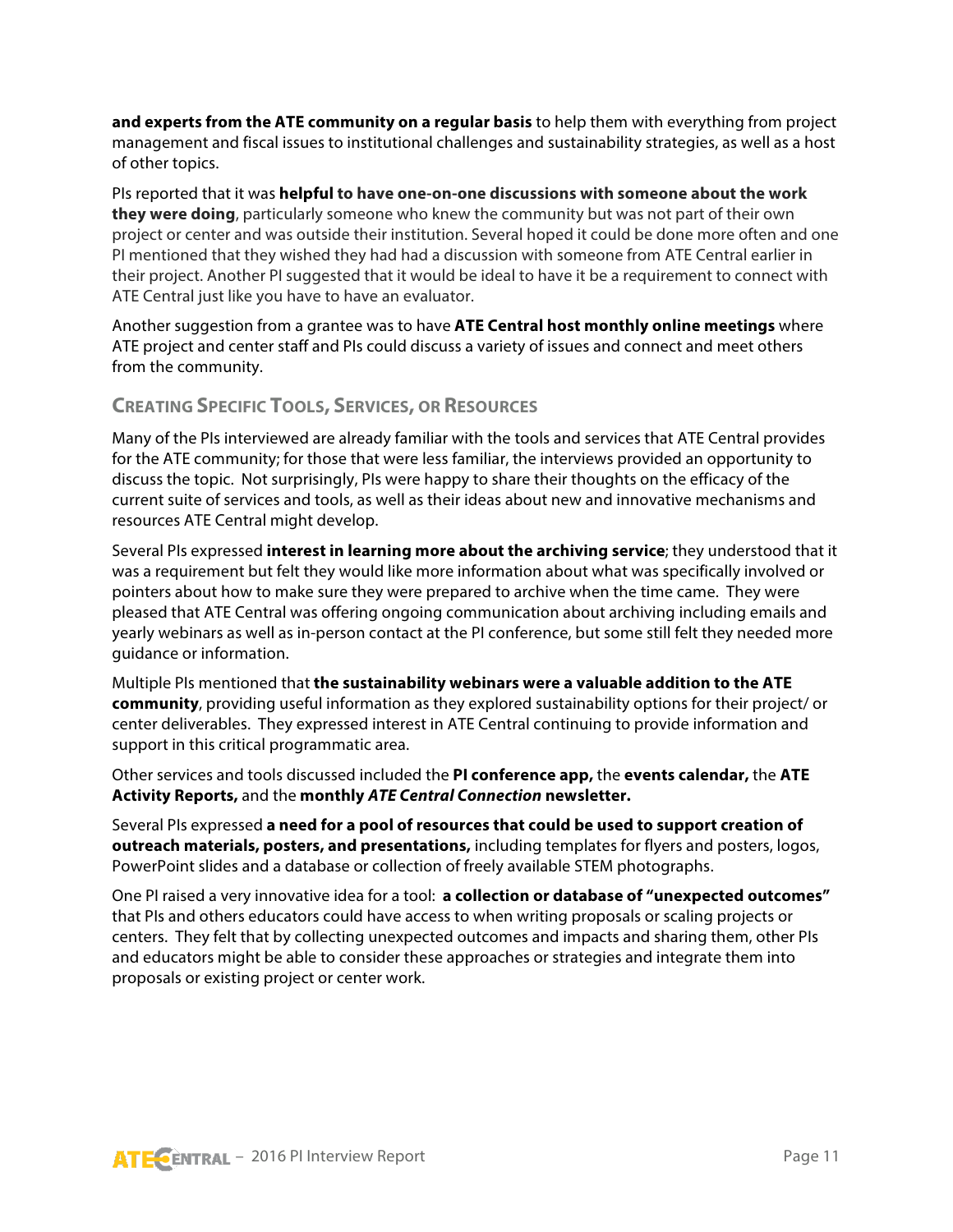# **Conclusions**

The information gleaned from these interviews will help shape the course of the ATE Central project as it grows, and will make it an even more useful and usable resource for the ATE community, STEM educators, and other stakeholders. Many of these interviews led to follow-up emails and conversations; for example, any PI who asked for more information about a particular service like archiving was connected with the appropriate ATE Central staff after the interview.

There are a variety of items mentioned in this report that ATE Central and other crosscutting projects and centers can learn from and use as fodder to enhance or strengthen support for grantees. Clearly grantees want to spend more time together and interact with peers and leaders in the community, as the topic of workshops came up often. Many grantees also seemed to just want more communication; they wished that ATE Central had time to reach out every year for a one-on-one conversation. Given that many project PIs feel somewhat isolated, many without a cohort on their own campus of other grantees, it is worth considering how we can work together as a community to create more opportunities beyond the annual PI conference (which was praised enthusiastically during the interviews) to connect, collaborate, share information, and generally support each other's efforts.

There also seemed to be real concern amongst the community about the next set of ATE leaders and the community's ability to retain and grow existing PIs into leadership positions. Several project PIs felt reluctant to re-apply for funding and scale up their work, in part because they felt they did not have support on their campus. This is another area for the community to consider: how do we build, maintain, and grow our pool of grantees? How can we support project PIs who feel isolated? None of these are easy questions to answer, but awareness and greater understanding of the issues will help us be better prepared meet the challenges to come.

**Many thanks to the ATE PIs** who were willing to take the time to share their thoughts, stories, triumphs, and challenges during this set of interviews. It is our hope that this report will help the ATE community, the National Science Foundation and, of course, our own project ATE Central, find better ways to work together and ultimately continue to strengthen the education of STEM students, and enhance professional development opportunities for STEM educators, in community and technical colleges across the United States.

*Ultimately, the goal of this set of interviews is to help the ATE community and the National Science Foundation better understand the landscape of the community, adding a more qualitative element to the valuable quantitative data gathered from sources like the annual EvaluATE survey. While the interviews were conducted with assurances of individual anonymity, ATE Central welcomes inquiries and discussion about the aggregate information gathered in this report. Please do not hesitate to get in touch by emailing info@atecentral.net if you have questions or comments.*